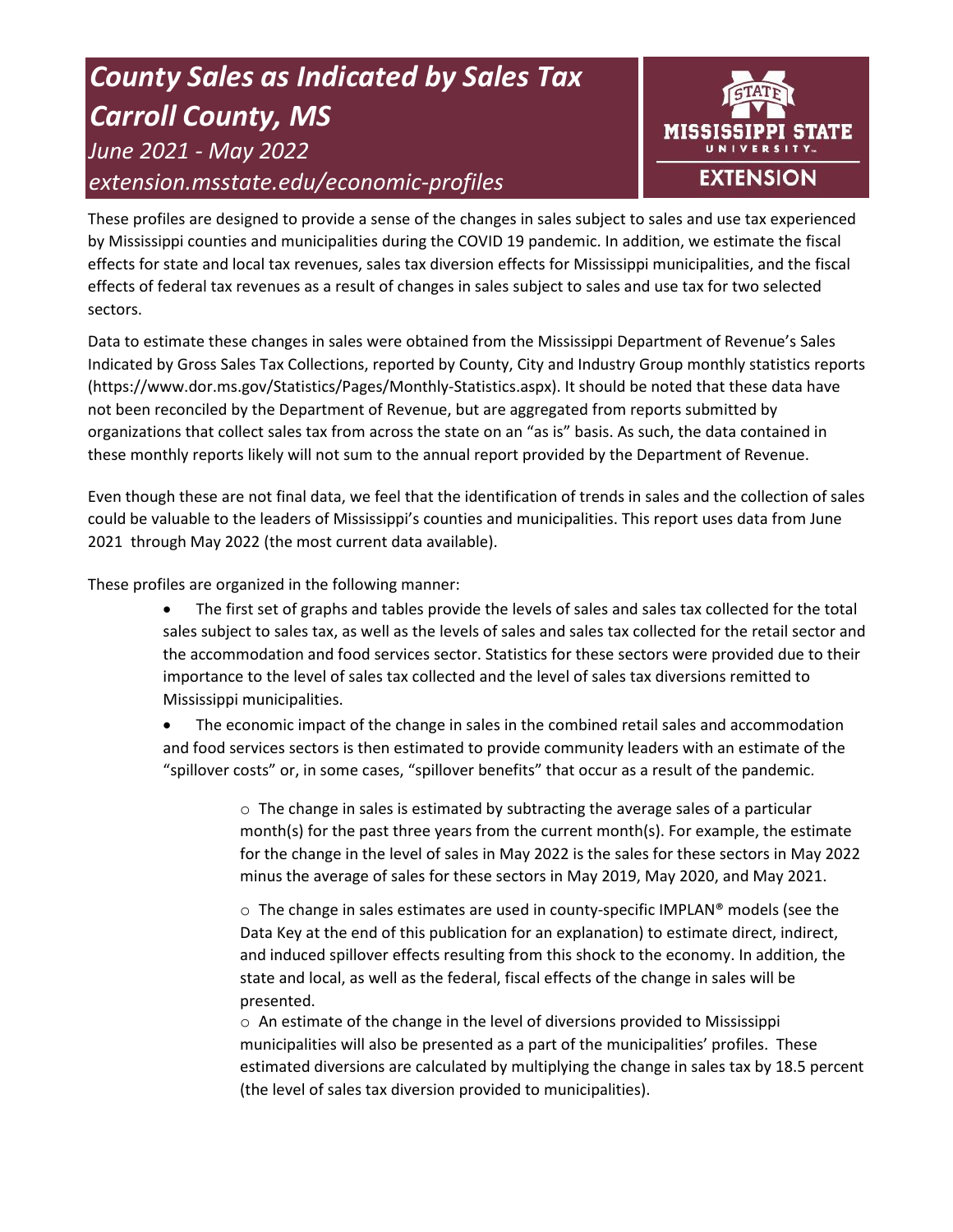| Total Sales as Indicated by Sales Tax (\$000s) |         |         |         | <b>Total Sales Tax Collected (\$000s)</b> |           |       |       |       |       |
|------------------------------------------------|---------|---------|---------|-------------------------------------------|-----------|-------|-------|-------|-------|
| Month                                          | 2019    | 2020    | 2021    | 2022                                      | Month     | 2019  | 2020  | 2021  | 2022  |
| January                                        | \$3,405 | \$3,590 | \$4,505 | \$5,924                                   | January   | \$155 | \$152 | \$192 | \$211 |
| February                                       | \$2,974 | \$3,350 | \$4,871 | \$6,387                                   | February  | \$121 | \$122 | \$169 | \$200 |
| March                                          | \$3,017 | \$2,581 | \$2,529 | \$5,877                                   | March     | \$130 | \$104 | \$104 | \$188 |
| April                                          | \$3,743 | \$3,469 | \$4,123 | \$10,919                                  | April     | \$150 | \$150 | \$177 | \$391 |
| May                                            | \$3,479 | \$3,263 | \$3,972 | \$5,491                                   | May       | \$151 | \$137 | \$155 | \$190 |
| June                                           | \$3,358 | \$3,849 | \$4,212 |                                           | June      | \$138 | \$144 | \$171 |       |
| July                                           | \$3,744 | \$3,819 | \$6,685 |                                           | July      | \$155 | \$150 | \$260 |       |
| August                                         | \$3,723 | \$3,588 | \$4,133 |                                           | August    | \$153 | \$142 | \$155 |       |
| September                                      | \$3,250 | \$3,658 | \$3,279 |                                           | September | \$130 | \$136 | \$139 |       |
| October                                        | \$4,465 | \$4,024 | \$5,050 |                                           | October   | \$174 | \$168 | \$187 |       |
| November                                       | \$4,477 | \$4,944 | \$4,146 |                                           | November  | \$161 | \$181 | \$158 |       |
| December                                       | \$3,341 | \$5,723 | \$5,472 |                                           | December  | \$140 | \$241 | \$202 |       |



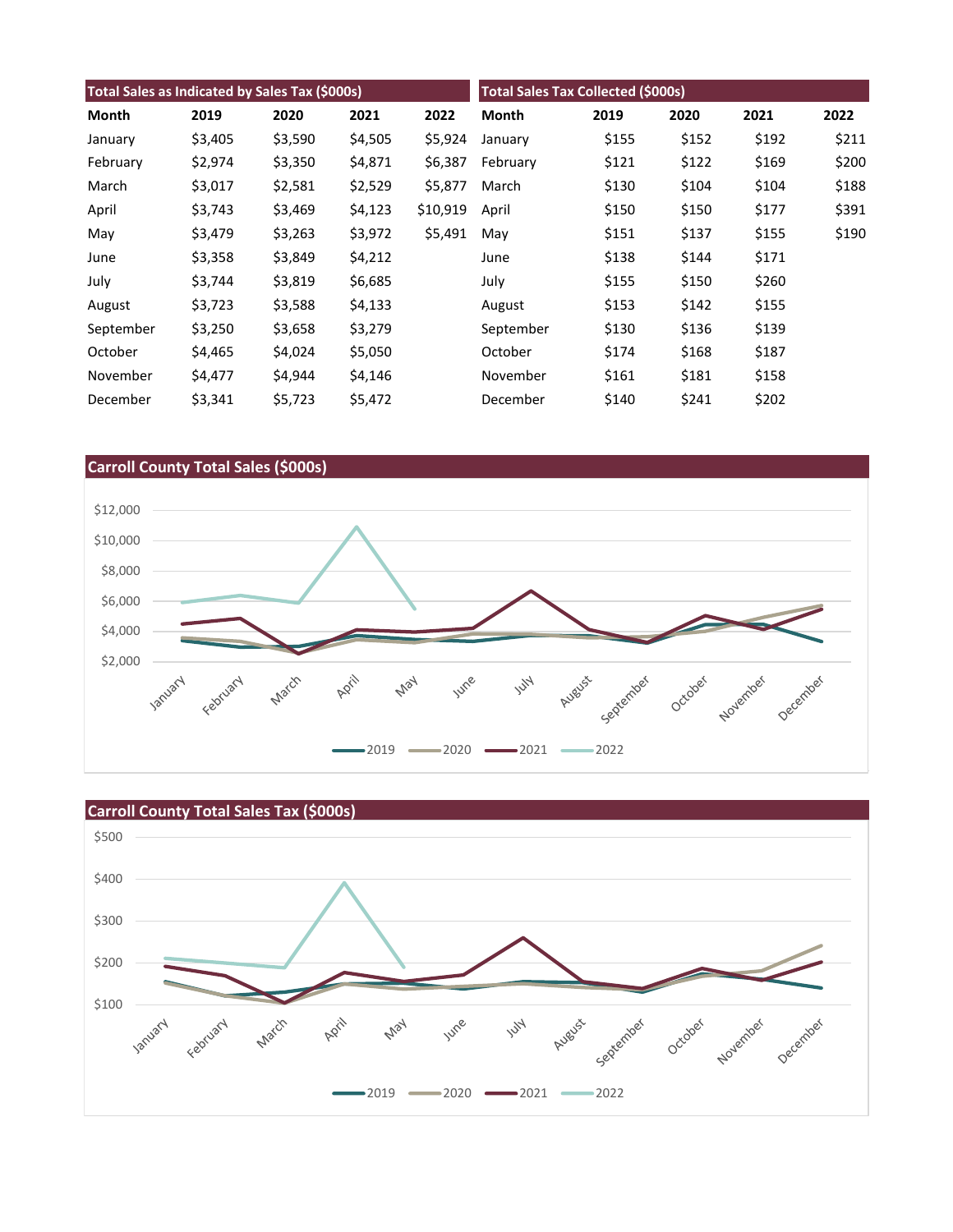| Retail Sector Sales as Indicated by Sales Tax (\$000s) |         |         |         | <b>Retail Sector Sales Tax Collected (\$000s)</b> |              |      |      |      |      |
|--------------------------------------------------------|---------|---------|---------|---------------------------------------------------|--------------|------|------|------|------|
| Month                                                  | 2019    | 2020    | 2021    | 2022                                              | <b>Month</b> | 2019 | 2020 | 2021 | 2022 |
| January                                                | \$2,038 | \$1,991 | \$2,012 | \$2,497                                           | January      | \$91 | \$87 | \$92 | \$91 |
| February                                               | \$1,681 | \$2,041 | \$2,178 | \$2,079                                           | February     | \$60 | \$66 | \$65 | \$70 |
| March                                                  | \$1,722 | \$1,586 | \$1,601 | \$2,195                                           | March        | \$70 | \$63 | \$61 | \$72 |
| April                                                  | \$1,994 | \$2,151 | \$2,108 | \$2,575                                           | April        | \$77 | \$90 | \$89 | \$96 |
| May                                                    | \$1,835 | \$1,784 | \$2,437 | \$2,564                                           | May          | \$68 | \$75 | \$90 | \$83 |
| June                                                   | \$2,170 | \$2,283 | \$2,103 |                                                   | June         | \$79 | \$83 | \$81 |      |
| July                                                   | \$1,976 | \$2,185 | \$1,950 |                                                   | July         | \$79 | \$83 | \$82 |      |
| August                                                 | \$1,695 | \$1,917 | \$2,182 |                                                   | August       | \$67 | \$70 | \$77 |      |
| September                                              | \$1,877 | \$1,937 | \$1,861 |                                                   | September    | \$70 | \$70 | \$74 |      |
| October                                                | \$2,257 | \$2,418 | \$2,294 |                                                   | October      | \$85 | \$92 | \$85 |      |
| November                                               | \$2,295 | \$2,281 | \$2,552 |                                                   | November     | \$75 | \$75 | \$83 |      |
| December                                               | \$1,801 | \$1,722 | \$2,225 |                                                   | December     | \$73 | \$73 | \$78 |      |



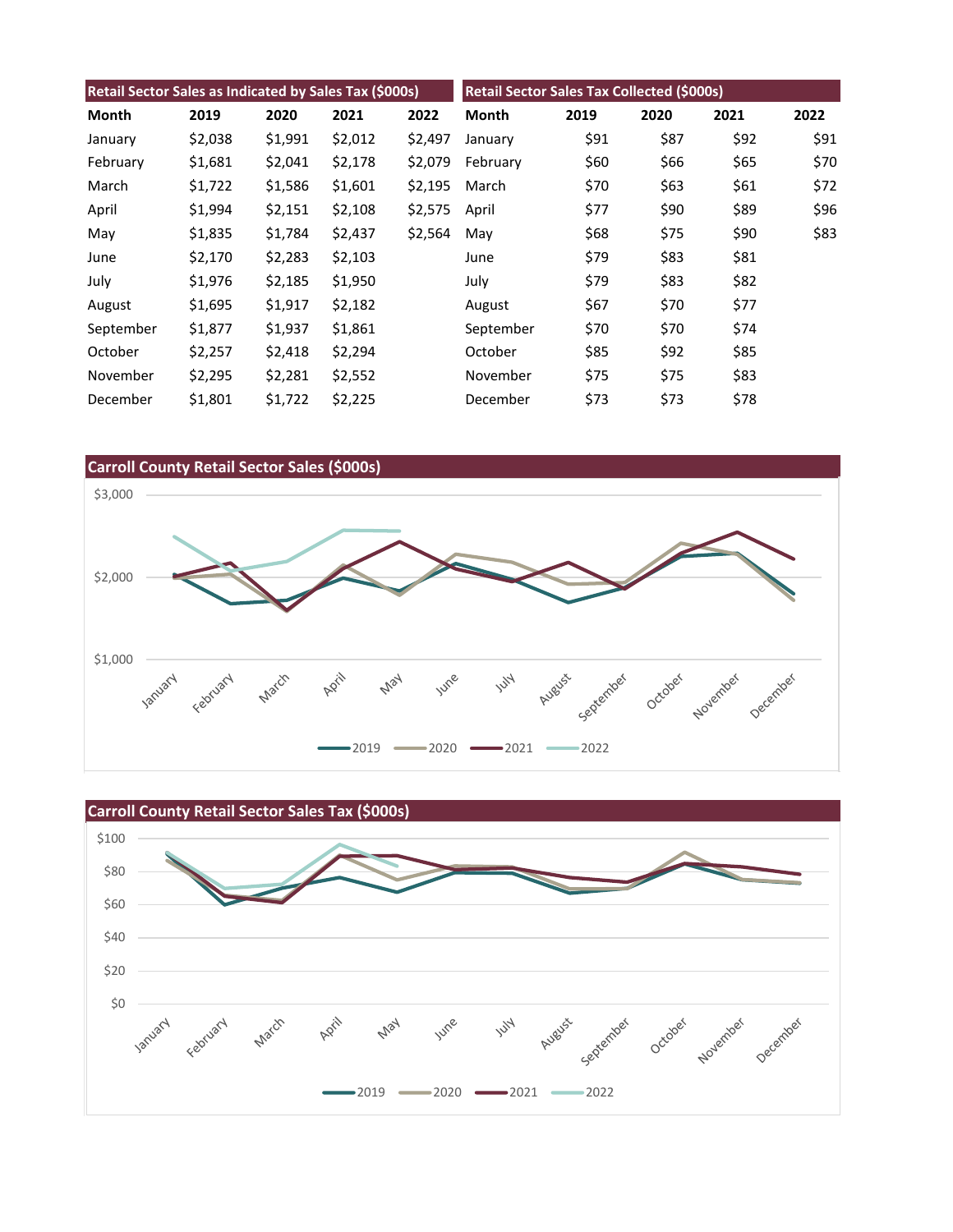| <b>Food Service and Accommodations Sector Sales</b> |      |       |       | <b>Food Service and Accommodations Sector Sales</b> |                        |      |      |      |      |
|-----------------------------------------------------|------|-------|-------|-----------------------------------------------------|------------------------|------|------|------|------|
| as Indicated by Sales Tax (\$000s)                  |      |       |       |                                                     | Tax Collected (\$000s) |      |      |      |      |
| <b>Month</b>                                        | 2019 | 2020  | 2021  | 2022                                                | <b>Month</b>           | 2019 | 2020 | 2021 | 2022 |
| January                                             | \$62 | \$97  | \$172 | \$150                                               | January                | \$4  | \$5  | \$8  | \$7  |
| February                                            | \$62 | \$83  | \$131 | \$119                                               | February               | \$3  | \$4  | \$6  | \$6  |
| March                                               | \$65 | \$121 | \$144 | \$178                                               | March                  | \$4  | \$5  | \$7  | \$9  |
| April                                               | \$54 | \$126 | \$182 | \$214                                               | April                  | \$3  | \$6  | \$9  | \$10 |
| May                                                 | \$63 | \$65  | \$161 | \$255                                               | May                    | \$3  | \$3  | \$8  | \$13 |
| June                                                | \$47 | \$119 | \$183 |                                                     | June                   | \$2  | \$6  | \$9  |      |
| July                                                | \$59 | \$113 | \$178 |                                                     | July                   | \$3  | \$6  | \$9  |      |
| August                                              | \$74 | \$110 | \$165 |                                                     | August                 | \$4  | \$5  | \$8  |      |
| September                                           | \$69 | \$124 | \$196 |                                                     | September              | \$4  | \$6  | \$10 |      |
| October                                             | \$62 | \$113 | \$147 |                                                     | October                | \$3  | \$5  | \$7  |      |
| November                                            | \$25 | \$153 | \$198 |                                                     | November               | \$2  | \$7  | \$10 |      |
| December                                            | \$50 | \$162 | \$158 |                                                     | December               | \$3  | \$7  | \$7  |      |





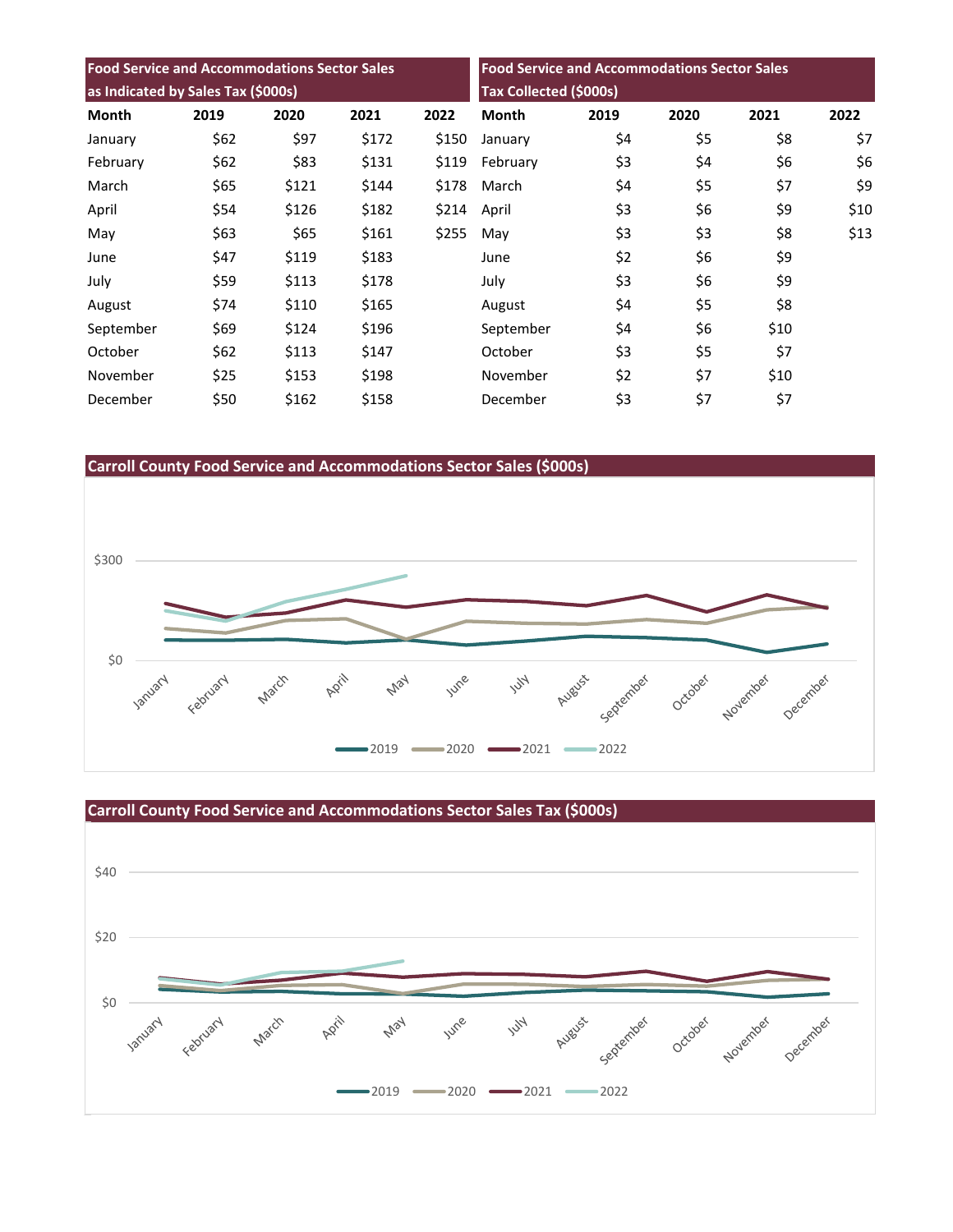| <b>Estimated Change in Sales</b>                        |                      |                |               |
|---------------------------------------------------------|----------------------|----------------|---------------|
|                                                         | <b>Sales</b>         | Average Sales* | Change in     |
|                                                         | <b>Jun21 - May22</b> | Jun18 - May21  | <b>Sales</b>  |
| <b>Agriculture, Forestry, Fishing and Hunting</b>       | \$0                  | \$0            | \$0           |
| Mining, Quarrying, and Oil and Gas Extraction           | \$0                  | \$0            | \$0           |
| <b>Utilities</b>                                        | \$34,904             | \$271,419      | ( \$236, 515) |
| Construction                                            | \$24,700,000         | \$7,975,894    | \$16,749,342  |
| <b>Manufacturing</b>                                    | \$1,809,760          | \$585,633      | \$1,224,127   |
| <b>Wholesale Trade</b>                                  | \$349,298            | \$639,321      | (5290, 023)   |
| <b>Retail Trade</b>                                     | \$27,100,000         | \$25,000,000   | \$2,031,268   |
| <b>Transportation and Warehousing</b>                   | \$0                  | \$0            | \$0           |
| <b>Information</b>                                      | \$1,103,216          | \$1,451,368    | ( \$348, 152) |
| <b>Finance and Insurance</b>                            | \$0                  | \$0            | \$0           |
| <b>Real Estate and Rental and Leasing</b>               | \$0                  | \$0            | \$0           |
| <b>Professional, Scientific, and Technical Services</b> | \$27,252             | \$314,718      | \$144,369     |
| <b>Management of Companies and Enterprises</b>          | \$170,349            | \$0            | \$0           |
| <b>Admin/Support/Waste Mgt &amp; Remediation Svcs</b>   | \$0                  | \$1,701,831    | \$1,796,223   |
| <b>Educational Services</b>                             | (594, 392)           | \$0            | \$0           |
| <b>Health Care and Social Assistance</b>                | \$0                  | \$0            | \$0           |
| Arts, Entertainment, and Recreation                     | \$0                  | \$0            | \$0           |
| <b>Accomodation and Food Services</b>                   | \$0                  | \$2,142,187    | \$1,068,928   |
| <b>Other Services (except Public Administration)</b>    | \$1,073,259          | \$974,171      | \$929,535     |
| <b>Public Administration</b>                            | \$44,636             | \$0            | \$0           |
| <b>Change in Total of Sector Sales</b>                  | \$56,318,282         | \$41,056,542   | \$23,069,102  |

\*Average Sales is calculated as the sum of average monthly sales for the three previous years.

| <b>Economic Impact Summary from Change in Total of Sector Sales (IMPLAN)</b> |            |                     |                             |              |  |  |  |  |
|------------------------------------------------------------------------------|------------|---------------------|-----------------------------|--------------|--|--|--|--|
| <b>Impact Type</b>                                                           | Employment | <b>Labor Income</b> | <b>Total Value</b><br>Added | Output       |  |  |  |  |
| <b>Direct Effect</b>                                                         | 190.1      | \$6,261,966         | \$7,055,419                 | \$19,050,659 |  |  |  |  |
| <b>Indirect Effect</b>                                                       | 28.8       | \$514,465           | \$1,369,653                 | \$3,453,357  |  |  |  |  |
| <b>Induced Effect</b>                                                        | 14.2       | \$278,798           | \$727,316                   | \$1,681,801  |  |  |  |  |
| <b>Total Effect</b>                                                          | 79.8       | \$2,924,094         | \$3,116,848                 | \$9,704,379  |  |  |  |  |

**Estimated Change in Property Taxes Collected \$166,739**

Property taxes are collected by local governments; the majority of property taxes are collected by county governments.

| <b>Estimated Change in State and Local Tax from Change in Total of Sector Sales (IMPLAN)</b> |                   |            |                       |                   |                     |  |  |  |
|----------------------------------------------------------------------------------------------|-------------------|------------|-----------------------|-------------------|---------------------|--|--|--|
|                                                                                              |                   |            | Taxes on              |                   |                     |  |  |  |
|                                                                                              | <b>Employment</b> | Proprietor | <b>Production and</b> |                   |                     |  |  |  |
| <b>Description</b>                                                                           | Compensation      | Income     | <b>Imports</b>        | <b>Households</b> | <b>Corporations</b> |  |  |  |
| <b>Dividends</b>                                                                             | \$0               | \$0        | \$0                   | \$0               | \$1,099             |  |  |  |
| <b>Social Insurance</b>                                                                      | \$367             | \$0        | \$0                   | \$0               | \$0                 |  |  |  |
| <b>TOPI: Sales Tax</b>                                                                       | \$0               | \$0        | \$119,613             | \$0               | \$0                 |  |  |  |
| <b>TOPI: Property Tax</b>                                                                    | \$0               | \$0        | \$164,655             | \$0               | \$0                 |  |  |  |
| <b>TOPI: Other Tax</b>                                                                       | \$0               | \$0        | \$29,590              | \$0               | \$0                 |  |  |  |
| <b>Corporate Profits Tax</b>                                                                 | \$0               | \$0        | \$0                   | \$0               | \$19,184            |  |  |  |
| <b>Personal Taxes</b>                                                                        | \$0               | \$0        | \$0                   | \$144,107         | \$0                 |  |  |  |
| <b>Total State and Local Tax</b>                                                             | \$167             | \$0        | (\$494,677)           | \$62,505          | \$9,932             |  |  |  |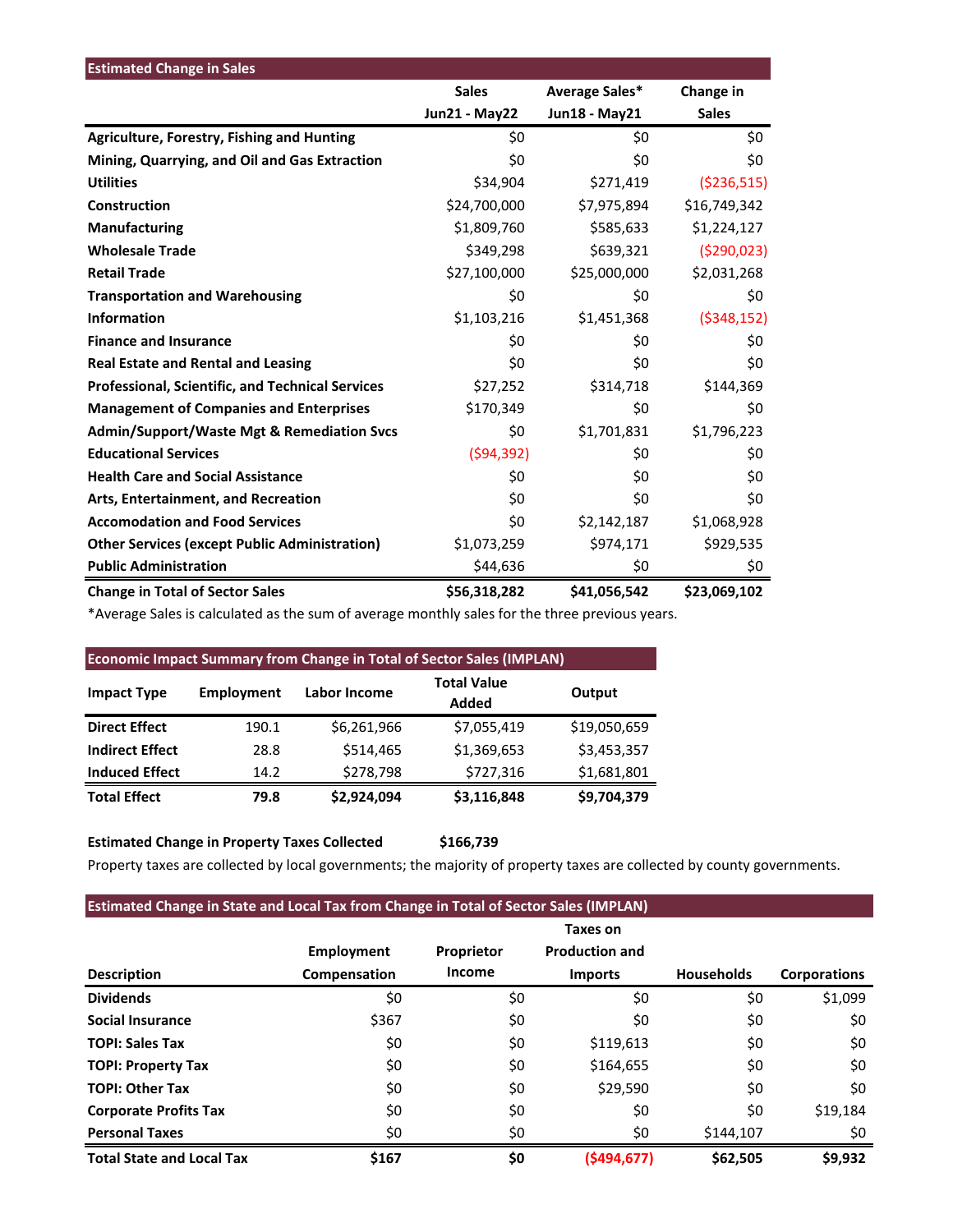# **Estimated Change in Federal Tax from Change in Total of Sector Sales (IMPLAN)**

|                                 |              |               | Taxes on              |                   |                     |
|---------------------------------|--------------|---------------|-----------------------|-------------------|---------------------|
|                                 | Employment   | Proprietor    | <b>Production and</b> |                   |                     |
| <b>Description</b>              | Compensation | <b>Income</b> | <b>Imports</b>        | <b>Households</b> | <b>Corporations</b> |
| <b>Social Insurance</b>         | \$927,216    | \$109,633     | \$0                   | \$0               | \$0                 |
| <b>TOPI: Taxes</b>              | \$0          | \$0           | \$84,917              | \$0               | \$0                 |
| <b>Corporate Profits Tax</b>    | \$0          | \$0           | \$0                   | \$0               | \$39,589            |
| <b>Personal Tax: Income Tax</b> | \$0          | \$0           | \$0                   | \$320,487         | \$0                 |
| <b>Total Federal Tax</b>        | \$451,050    | \$39,535      | ( \$100, 603)         | \$151,430         | \$20,628            |

# **Special Levies**

| <b>No Special Levy</b> |      |      |      |      |
|------------------------|------|------|------|------|
| Month                  | 2019 | 2020 | 2021 | 2022 |
| January                |      |      |      |      |
| February               |      |      |      |      |
| March                  |      |      |      |      |
| April                  |      |      |      |      |
| May                    |      |      |      |      |
| June                   |      |      |      |      |
| July                   |      |      |      |      |
| August                 |      |      |      |      |
| September              |      |      |      |      |
| October                |      |      |      |      |
| November               |      |      |      |      |
| December               |      |      |      |      |

| <b>No Special Levy</b> |      |      |      |      |
|------------------------|------|------|------|------|
| Month                  | 2019 | 2020 | 2021 | 2022 |
| January                |      |      |      |      |
| February               |      |      |      |      |
| March                  |      |      |      |      |
| April                  |      |      |      |      |
| May                    |      |      |      |      |
| June                   |      |      |      |      |
| July                   |      |      |      |      |
| August                 |      |      |      |      |
| September              |      |      |      |      |
| October                |      |      |      |      |
| November               |      |      |      |      |
| December               |      |      |      |      |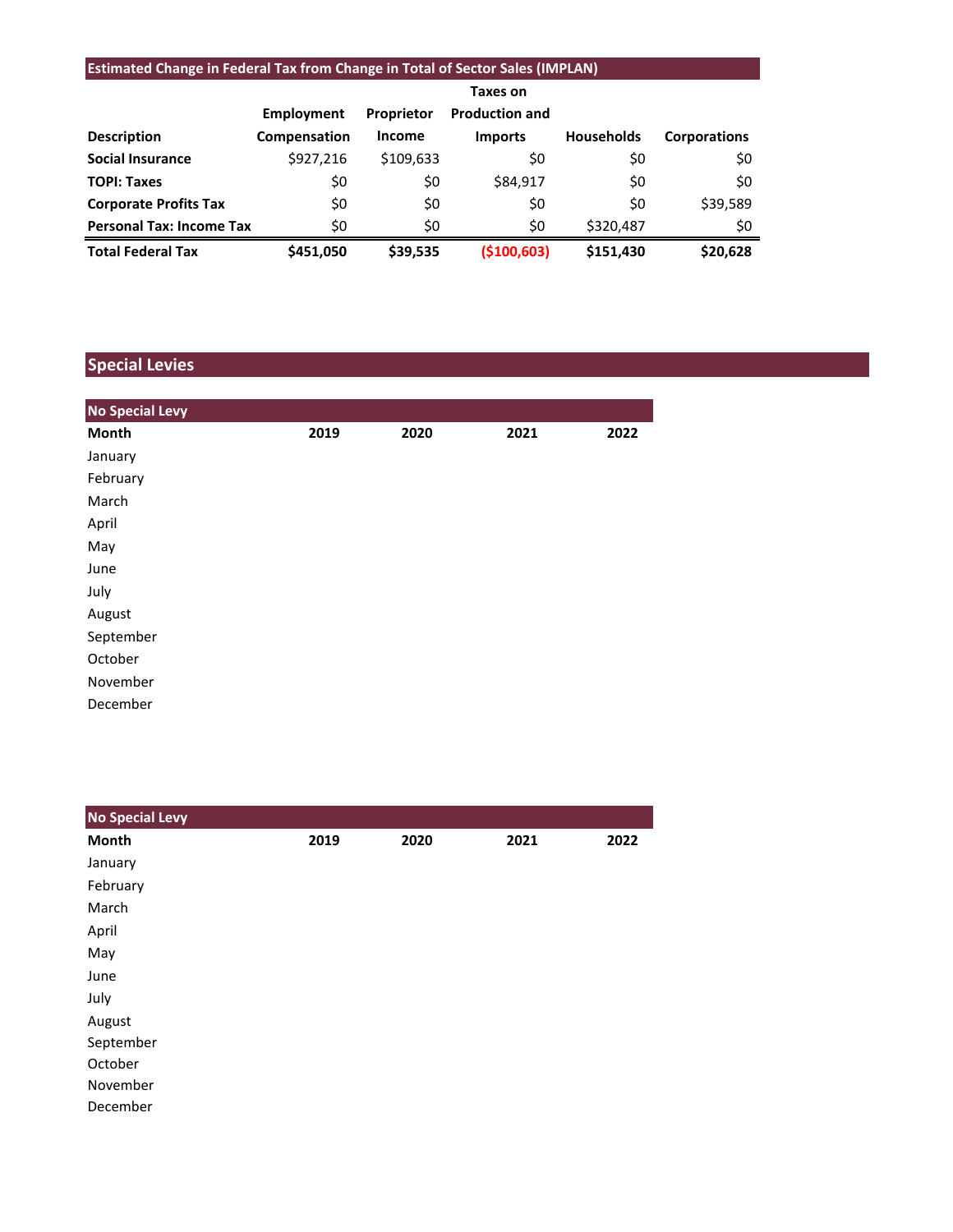# **DATA Key**

#### **Total Sales as Indicated by Sales Tax**

North American Industrial Classification Sectors (NAICS) sectors included in the "Total Sales as Indicated by Sales Tax" statistics include: Sector 11 – *Agriculture, Forestry, Fishing and Hunting* ; Sector 21 – *Mining, Quarrying, and Oil and Gas Extraction* ; Sector 22 – *Utilities*; Sector 23 – *Construction* ; Sector 31-33 – *Manufacturing* ; Sector 42 – *Wholesale Trade* ; Sector 44-45 – *Retail Trade* ; Sector 48-49 – *Transportation and Warehousing* ; Sector 51 – *Information* ; Sector 52 – *Finance and Insurance* ; Sector 53 – *Real Estate and Rental and Leasing* ; Sector 54 – *Professional, Scientific, and Technical Services*; Sector 55 – *Management of Companies and Enterprises* ; Sector 56 – *Administrative and Support and Waste Management and Remediation Services* ; Sector 61 – *Educational Services*; Sector 62 – *Health Care and Social Assistance* ; Sector 71 – *Arts, Entertainment, and Recreation* ; Sector 72 – *Accommodation and Food Services* ; Sector 81 – *Other Services (Except Public Administration)* ; and Sector 92 – *Public Administration* .

#### **Retail Sector Sales**

Retail Sector Sales includes NAICS Sector 44-45 – Retail Trade.

#### **Accommodation and Food Service Sector Sales**

Accommodation and Food Services Sector Sales includes NAICS Sector 72 – Accommodation and Food Services.

#### **Estimated Change in Sales**

To determine the economic impact of changes in specific sector sales, the average monthly sales by sector (using sales from the thirty-six months prior to the study time frame) was subtracted from the sales for that sector in the study time frame. For this publication, each month's sector sales from April 2018 through March 2020 were averaged and subtracted from sector sales occurring in the April 2020 through March 2021 time period to obtain the Change in Sales estimate. The estimated changes in sales for all sectors were summed to obtain the estimate for the change in Total of Sector Sales.

Municipalities are assigned to the county in which the largest proportion of the municipality's population resides (e.g., while the city of Jackson lies in Hinds, Madison, and Rankin Counties, Jackson was "assigned" to Hinds County because the majority of its population resides in Hinds County).

If the change in sales is negative, this indicates that the sales for the specific geographic area fall below expected values when using the previous three years as a benchmark. If the change in sales is positive, then the sales for the specific geographic area is greater than what would have been expected when using the three previous years as a benchmark.

#### **Estimated Change in Municipal Sales Tax Diversions**

Municipalities receive 18.5 percent of sales tax collected within their boundaries from the Mississippi Department of Revenue that can be used in the general budget (counties are not eligible for this allocation). The estimated change in the municipal sales tax diversion is calculated as 18.5 percent of the change in Taxes on Production and Imports: Sales Tax estimated in the Estimated Change in State and Local Tax from Change in Total of Sector Sales table.

#### **Economic Impact Summary from Change in Total of Sector Sales**

The estimated changes in specific sectors (Retail Sector, Food Services Sector, and Accommodation Services Sector) was applied to a county-specific IMPLAN® input-output model to estimate the economic impacts and fiscal (tax) effects that result from the change in retail sales for the retail sector and accommodation and food services sector. The input-output model estimates direct, indirect, and induced effects for employment, labor income, total value added, and output. These terms are defined below:

*Direct Effects* — represent the initial change to industries considered relevant to the VA dataset. Industries used include *Retail – Miscellaneous store retailers* (IMPLAN® Sector 412), *Hotels and motels, including casino hotels*  (IMPLAN® Sector 507), and *Limited-service restaurants* (IMPLAN® Sector 510).

*Indirect Effects* — represent changes in inter-industry transactions when supplying industries respond to demand changes from directly affected industries (the direct effects above).

*Induced Effects* — represent changes in local spending that result from income changes to employees in the directly and indirectly affected industry sectors.

*Employment* — annual average of monthly jobs in the industry. A job can be either part-time or full-time, and a person can hold more than one job (the employment or job count is not necessarily the same as the count of employed persons).